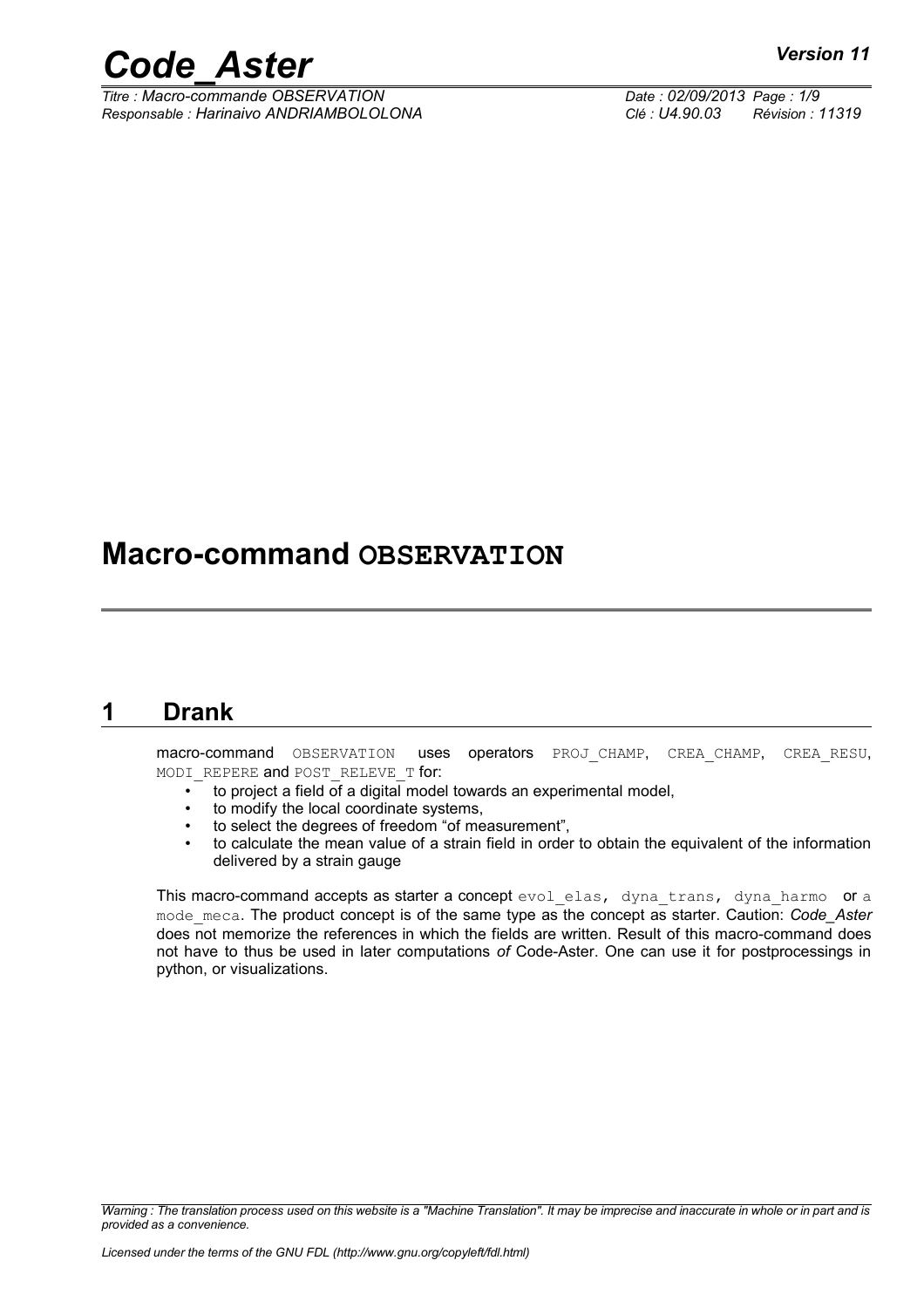# **Code Aster**

Titre : Macro-commande OBSERVATION Responsable : Harinaivo ANDRIAMBOLOLONA Date: 02/09/2013 Page: 2/9 Clé : U4.90.03 Révision : 11319

### **Contents**

| 3.11.2 key Keys REPERE/VECT_X/VECT_Y/ANGL_NAUT/ORIGINE/AXE_Z7 |  |
|---------------------------------------------------------------|--|
|                                                               |  |
|                                                               |  |
|                                                               |  |
|                                                               |  |
|                                                               |  |
|                                                               |  |
|                                                               |  |
|                                                               |  |
|                                                               |  |

Warning : The translation process used on this website is a "Machine Translation". It may be imprecise and inaccurate in whole or in part and is provided as a convenience.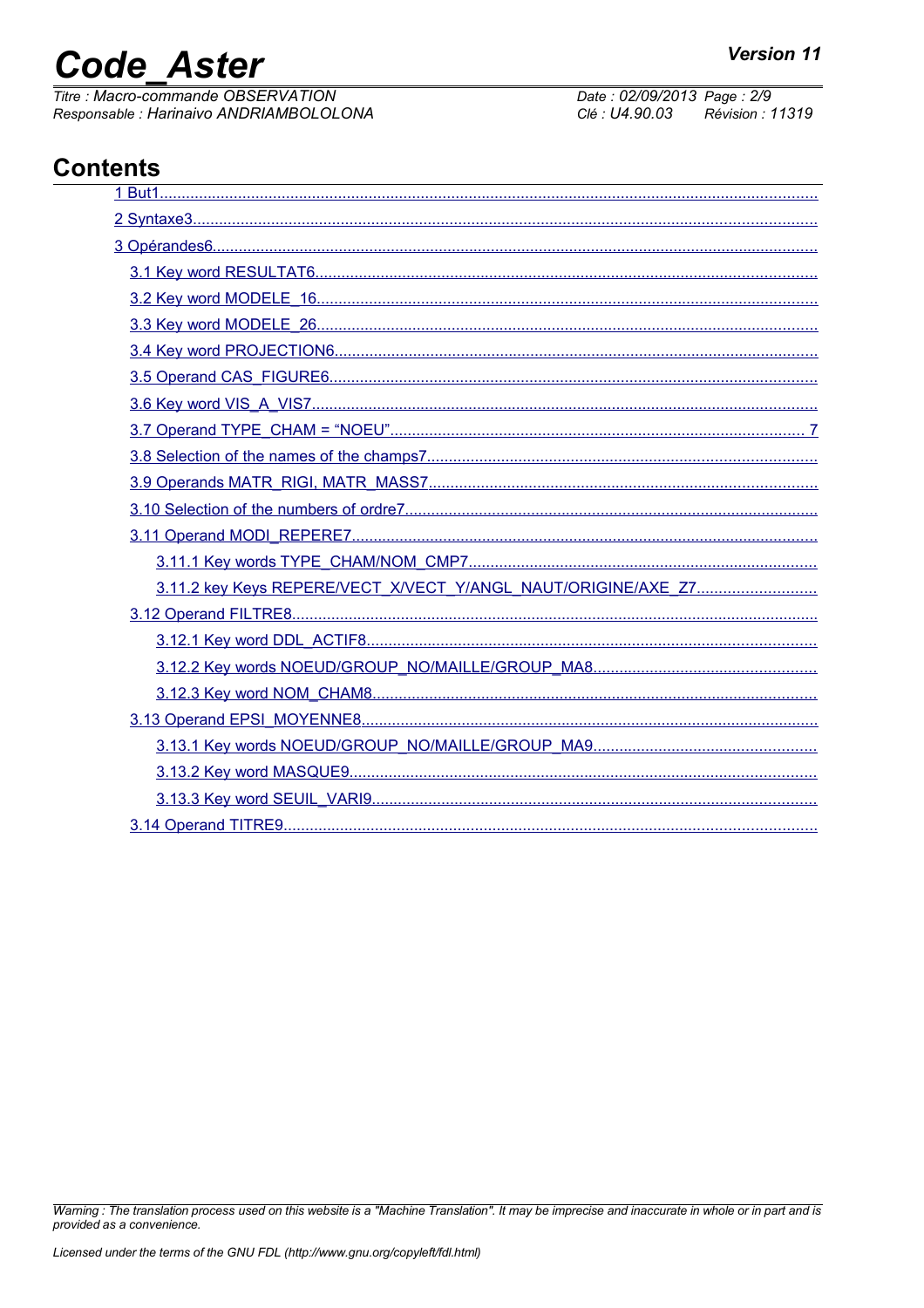# *Code\_Aster Version 11*<br> *Titre : Macro-commande OBSERVATION Date : 02/09/2013 Page : 3/9*

*Titre : Macro-commande OBSERVATION Date : 02/09/2013 Page : 3/9 Responsable : Harinaivo ANDRIAMBOLOLONA Clé : U4.90.03 Révision : 11319*

#### **2 Syntax**

<span id="page-2-0"></span>

| resu out = OBSERVATION (<br>◆RESULTAT=resu in                                                                                                                                                                                                                                                                                                  | / [evol elas]<br>/ [dyna trans]<br>/ [dyna_harmo]<br>$\sqrt{2}$<br>[mode meca]                                       |
|------------------------------------------------------------------------------------------------------------------------------------------------------------------------------------------------------------------------------------------------------------------------------------------------------------------------------------------------|----------------------------------------------------------------------------------------------------------------------|
| $MODELE$ 1=mo1<br>$\mathbf{r}$<br>◆MODELE 2=mo2<br><b>OCAS FIGURE=/</b><br>"3D",<br>"2D"<br>$"2.5D"$ ,<br>$"1.5D"$ ,                                                                                                                                                                                                                           | [model]<br>[model]                                                                                                   |
| VVIS A VIS= F<br>TOUT $1=$ OUI',<br>GROUP MA 1=1gma1<br>$\mathbf{r}$<br>MAILLE 1=1mail1<br>$\mathbf{r}$<br>GROUP NO 1=1gno1<br>$\mathbf{r}$<br>NOEUD 1=lnoe1<br>$\mathbf{r}$<br>TOUT $2=$ OUI',<br>GROUP MA 2=lgma2<br>$\mathbf{r}$<br>MAILLE 2=lmail2<br>$\mathbf{r}$<br>GROUP NO 2=lgno2<br>$\mathbf{r}$<br>NOEUD 2=lnoe2<br>$\,$ ,          | [1 gr maille]<br>[1 maille]<br>[1 gr noeud]<br>[1 noeud]<br>[1 gr maille]<br>[1 maille]<br>[1 gr noeud]<br>[1 noeud] |
| #Sélection of the names of the fields to treating<br>NOM CHAM=1 noch<br>#Sélection<br>of sequence numbers                                                                                                                                                                                                                                      | $[1$ Kn]                                                                                                             |
| $\Diamond$ /TOUT ORDRE=' OUI',<br>[DEFAULT]<br>/NUME ORDRE<br>$=1$ nuor,<br>$=1$ inst,<br>/INST<br>/ FREQ<br>$=1$ freq ,<br>$=1$ inst,<br>/LIST INST<br>/LIST_ FREQ=1_freq<br>$\pmb{r}$<br>/LIST ORDRE<br>$=1$ ordr<br>/NUME MODE<br>=n mod<br>$\pmb{r}$<br>$=1$ nocmp,<br>/NOEUD CMP<br>♦<br>PRECISION=/prec<br>$\overline{ }$<br>$/1.0E-3$ , | $[1 1]$<br>[1 R]<br>[1 R]<br>[liststr8]<br>[liststr8]<br>$[$ listr $8]$<br>[I]<br>$[1_K16]$<br>[DEFAULT]             |
| CRITERE=/<br>"RELATIF",<br>"ABSOLU",<br>$\sqrt{2}$                                                                                                                                                                                                                                                                                             | [DEFAULT]                                                                                                            |
| <b>◇DISTANCE MAX=d max</b><br>$\Diamond$ ALARME=/<br>"OUI',<br>"NON",<br><b>OTYPE CHAM=NOEU',</b>                                                                                                                                                                                                                                              | [R]<br>[DEFAULT]                                                                                                     |
| $\Diamond$ PROJECTION=/<br>"OUI',<br>"NON",                                                                                                                                                                                                                                                                                                    | [DEFAULT]                                                                                                            |

*Warning : The translation process used on this website is a "Machine Translation". It may be imprecise and inaccurate in whole or in part and is*

*provided as a convenience.*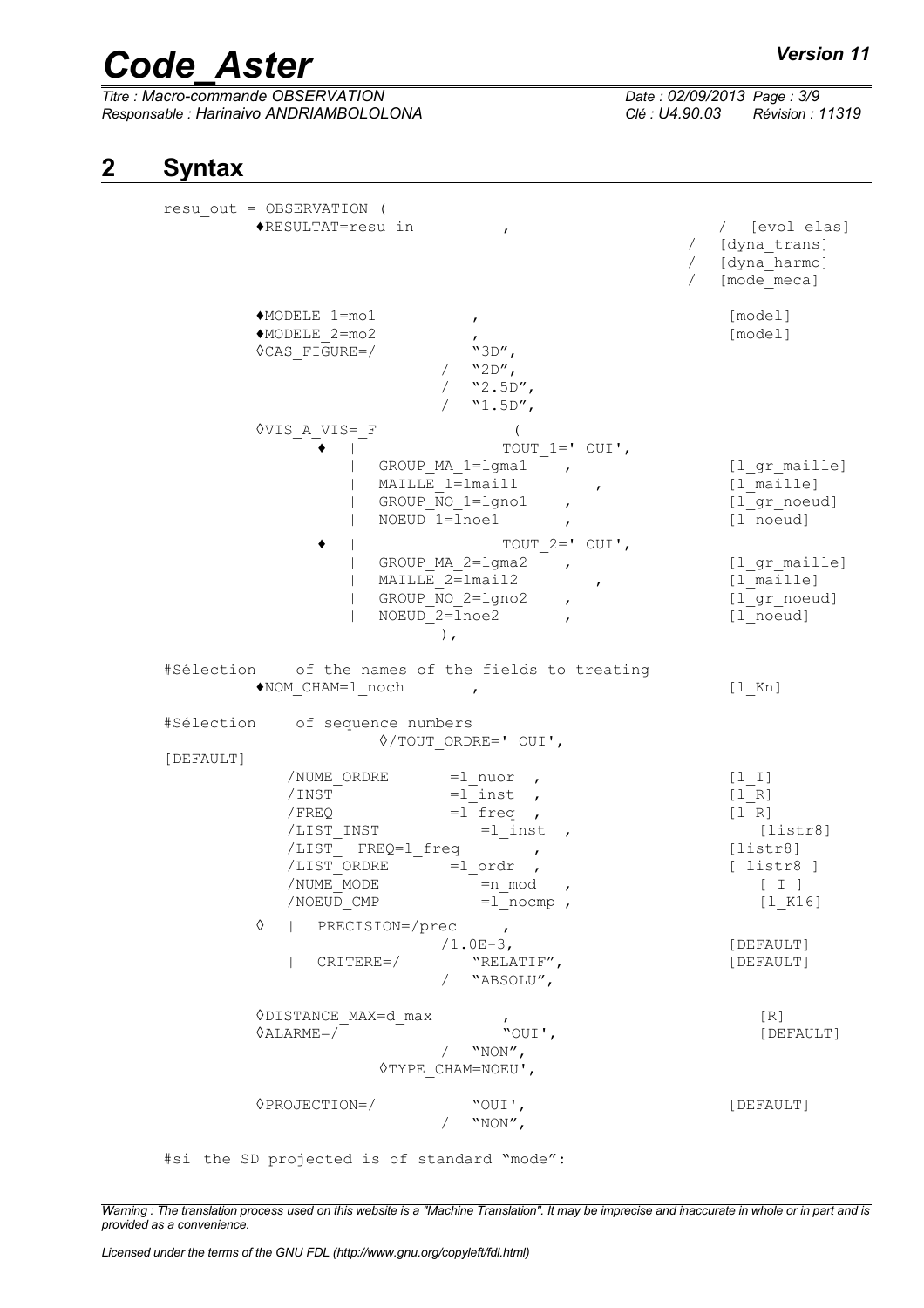| <b>Code Aster</b>                                                             |                                                                                              |                                                                                 | <b>Version 11</b>                                             |
|-------------------------------------------------------------------------------|----------------------------------------------------------------------------------------------|---------------------------------------------------------------------------------|---------------------------------------------------------------|
| Titre : Macro-commande OBSERVATION<br>Responsable : Harinaivo ANDRIAMBOLOLONA |                                                                                              |                                                                                 | Date: 02/09/2013 Page: 4/9<br>Clé : U4.90.03 Révision : 11319 |
| [matr asse depl r]<br>[matr asse depl r]                                      | OMATR RIGI=k ass<br><b>VMATR MASS=m_ass</b>                                                  |                                                                                 |                                                               |
|                                                                               |                                                                                              | # Definition of the local coordinate systems for sensors                        |                                                               |
|                                                                               | <b>OMODI REPERE= F</b><br>$\bigstar$ REPERE=/                                                | $\overline{ }$<br>"UTILISATEUR",<br>"CYLINDRIQUE",<br>"NORMAL",<br>"DIR JAUGE", |                                                               |
|                                                                               | $\Diamond$ TYPE CHAM=/                                                                       | "VECT 2D",<br>"VECT 3D",<br>"TENS 2D",<br>"TENS 3D",                            | [DEFAULT]                                                     |
|                                                                               |                                                                                              | $\Diamond$ /TOUT=' OUI',                                                        |                                                               |
| [DEFAULT]                                                                     | /NOEUD<br>/GROUP NO<br>/MAILLE                                                               | $=$ L NOEU ,<br>$=L$ GRNO,<br>$=L$ MAILLE ,                                     | [1 noeud]<br>[1 gr noeud]                                     |
| [1 maille]                                                                    | /GROUP MA                                                                                    | $=L$ GRMA ,                                                                     | [l gr maille]                                                 |
|                                                                               | $\Diamond NOM$ CMP=/cmp                                                                      | / ("DX", "DY", "DZ")                                                            | $[1$ Kn]<br>[DEFAULT]                                         |
|                                                                               | $case:$ LOCATE = "UTILISATEUR":                                                              |                                                                                 |                                                               |
|                                                                               | ◆ANGL NAUT=                                                                                  | $(\alpha \beta, \gamma)$                                                        | $[R*3]$                                                       |
|                                                                               | $case:$ LOCATE = "CYLINDRIQUE":<br>$\lozenge$ ORIGINE=<br>$\triangle AXE$ Z=                 | (X, there, Z)<br>(X, there, Z)                                                  | $[R*3]$<br>$[R*3]$                                            |
|                                                                               | $case:$ LOCATE = "NORMAL":<br>$\blacklozenge$ /VECT X=<br>/VECT Y                            | (X, there, Z)<br>$=$ $(X, there, Z)$                                            | $[R*3]$<br>$[R*3]$                                            |
|                                                                               | case: LOCATE = "DIR JAUGE":<br>$\,$ ,                                                        | VECT $X = (X, there, Z)$<br>VECT $Y = (X, there, Z)$                            | $[R*3]$<br>$[R*3]$                                            |
|                                                                               | #Filtrage of not measured degrees of freedom<br>$\Diamond$ FILTRE= F<br>ODDL ACTIF=liste ddl |                                                                                 | $[1$ Kn]                                                      |
|                                                                               | /NOEUD                                                                                       | $\blacklozenge$ /TOUT=' OUI',<br>$=L$ NOEU ,                                    | [1 noeud]                                                     |
|                                                                               | /GROUP_NO<br>/MAILLE                                                                         | $=L$ GRNO,<br>$=$ L MAILLE ,                                                    | [1 gr noeud]                                                  |
| $[1$ maille]                                                                  | ◆NOM CHAM=noch<br>$\,$ ,                                                                     | /GROUP $MA$ =L GRMA ,                                                           | [l gr maille]<br>[KN]                                         |
|                                                                               | #Valor average of strain field                                                               |                                                                                 |                                                               |
|                                                                               | <b>OEPSI MOYENNE= F</b><br><b>◊SEUIL VARI=/seuil</b>                                         | $\left($<br>$\mathbf{r}$<br>/0.1,                                               | [R]<br>[DEFAULT]                                              |

*Warning : The translation process used on this website is a "Machine Translation". It may be imprecise and inaccurate in whole or in part and is provided as a convenience.*

*Licensed under the terms of the GNU FDL (http://www.gnu.org/copyleft/fdl.html)*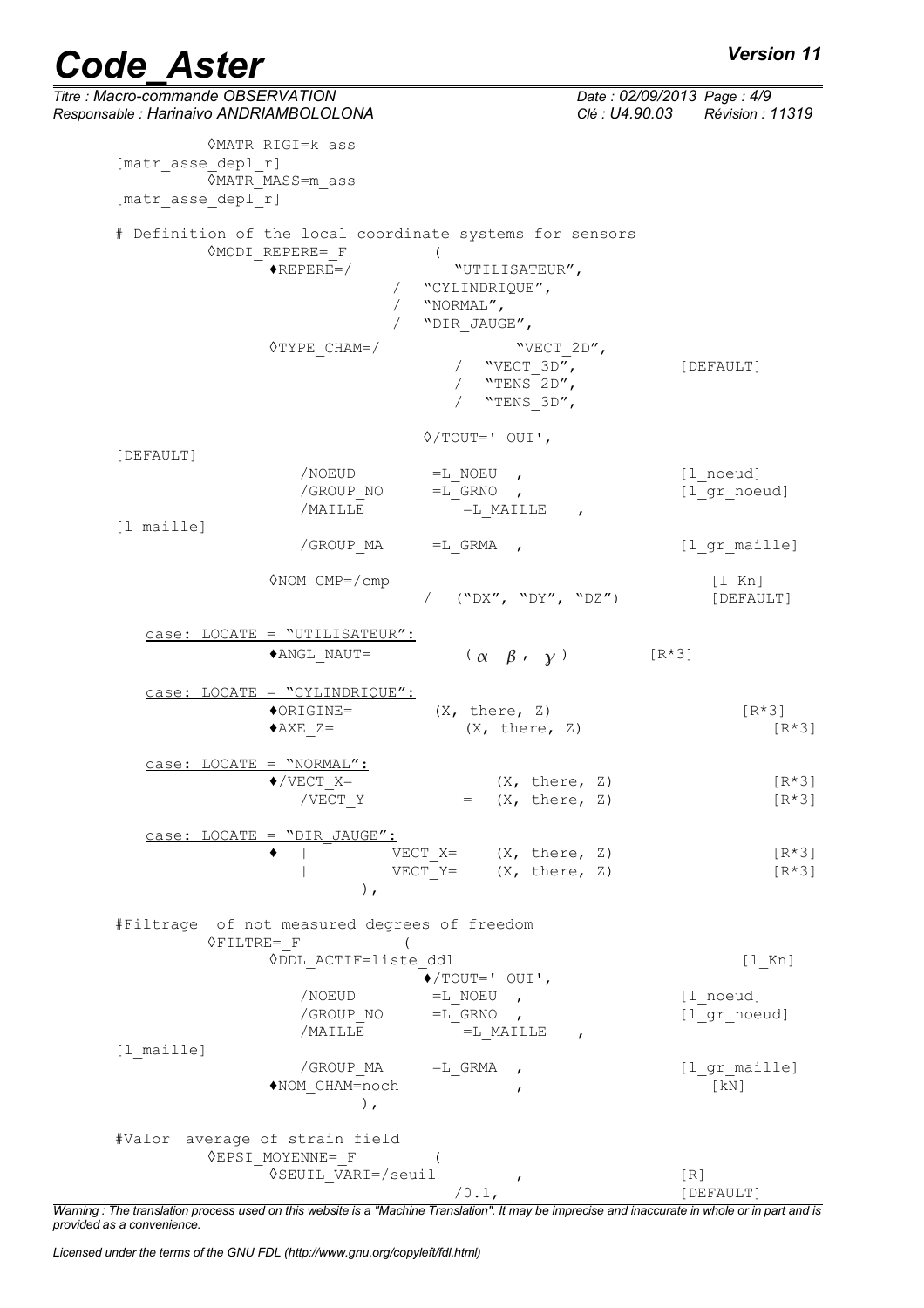# *Code\_Aster Version 11*<br> *Titre* : Macro-commande OBSERVATION

| Titre : Macro-commande OBSERVATION<br>Responsable : Harinaivo ANDRIAMBOLOLONA |                                                                              |                          | Date: 02/09/2013 Page: 5/9<br>Révision : 11319<br>Clé : U4.90.03 |  |
|-------------------------------------------------------------------------------|------------------------------------------------------------------------------|--------------------------|------------------------------------------------------------------|--|
|                                                                               | <b>◇MASQUE=1cmp</b><br>$\blacklozenge$ /NOEUD=L NOEU<br>/GROUP NO<br>/MAILLE | $=L$ GRNO<br>$=L$ MAILLE | [l cmp]<br>[l noeud]<br>[l gr noeud]                             |  |
| [l maille]                                                                    | /GROUP MA                                                                    | $=L$ GRMA                | [l gr maille]                                                    |  |
| $\cdot$                                                                       | <b>◊TITER=titer</b>                                                          |                          | $\lceil kN \rceil$                                               |  |

*Warning : The translation process used on this website is a "Machine Translation". It may be imprecise and inaccurate in whole or in part and is provided as a convenience.*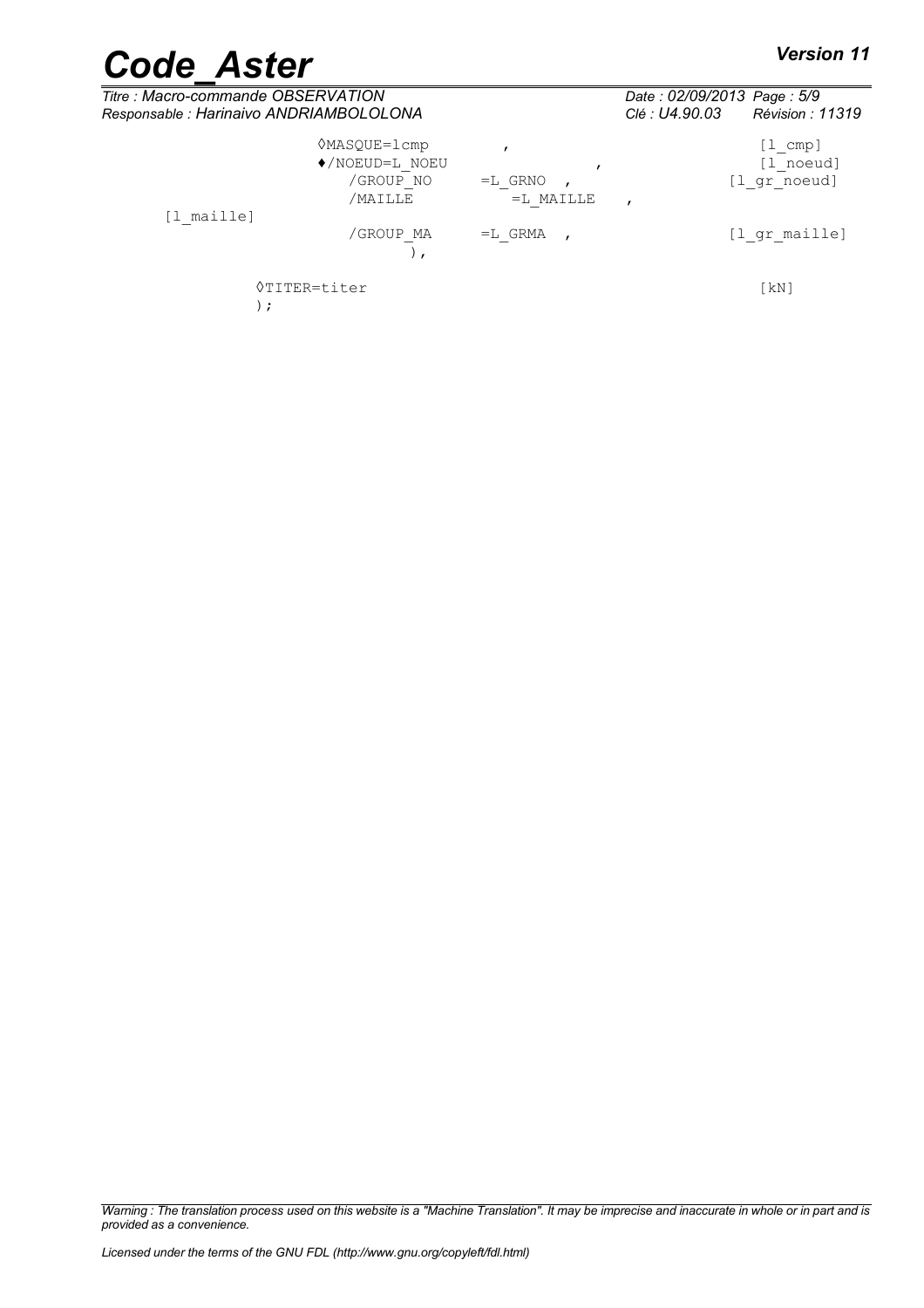*Titre : Macro-commande OBSERVATION Date : 02/09/2013 Page : 6/9 Responsable : Harinaivo ANDRIAMBOLOLONA Clé : U4.90.03 Révision : 11319*

#### **3 Operands**

<span id="page-5-5"></span>the first simple key words are those used in operator PROJ\_CHAMP. Some of these concepts are however re-used in the following phases of the macro-command (modification of the references and filter of the degrees of freedom). In the macro-command, operator PROJ CHAMP is used by default with the method "COLLOCATION" (cf [U4.72.04]). But one can explicitly use the method by group of dots by adding the key words necessary detailed in documentation of this operator.

The product concept is of the same type as the concept in entry, definite by the key word RESULTAT.

#### **3.1 Key word RESULTAT**

#### <span id="page-5-4"></span>♦RESULTAT

Data format which one wishes to handle. Currently, only the structures of the evol\_elas type, dyna trans, dyna harmo and mode meca can be given as starter.

#### **3.2 Key word MODELE\_1**

<span id="page-5-3"></span>♦MODELE\_1

Structure of the modele\_sdaster  $type$  associated with the result concept. It is in general the model numerical support.

#### **3.3 Key word MODELE\_2**

#### <span id="page-5-2"></span>♦MODELE\_2

Structure of the modele sdaster  $type$ . It is in general the model associated with the experiment. Caution: PROJ\_CHAMP functions only if the degrees of freedom of the nodes of model 1 are the same ones as those of model 2. For example, so the model 1 is 3D, and thus has only degrees of freedom of translation, one cannot take the model a modelization POU\_D\_T (beam of Timoshenko, with degrees of freedom of translation and rotation) for 2. One will choose in this case a modelization of the type BARS.

#### **3.4 Key word PROJECTION**

<span id="page-5-1"></span>◊ PROJECTION=/ "OUI' [DEFAULT] / "NON"

This key word makes it possible the model to carry out or not the projection of the results of the processing towards 2.

If one does not make projection, the results of the processing the model overloads the results already present on 1.

#### **3.5 Operand CAS\_FIGURE**

<span id="page-5-0"></span>This key word (optional) is used to direct the program towards one of the 4 following cases:

- "3D" the only elements of the mesh "1" which will be used for projection are the voluminal elements: hexahedrons, pentahedrons, tetrahedrons and pyramids. The nodes have 3  $cordonnées  $(X, Y, Z)$$ .
- "2D" the only elements of the mesh "1" which will be used for projection are the surface elements: quadrangles and triangles. The mesh is supposed to be plane. The nodes have 2 cordonnées  $(X, Y)$ .
- " $2.5D$ " the only elements of the mesh "1" which will be used for projection are the surface elements: quadrangles and triangles. The mesh is "3D". The nodes have 3 cordonnées  $(X, Y, Z)$ . It is the case of the "shells" plunged in 3D.

*Warning : The translation process used on this website is a "Machine Translation". It may be imprecise and inaccurate in whole or in part and is provided as a convenience.*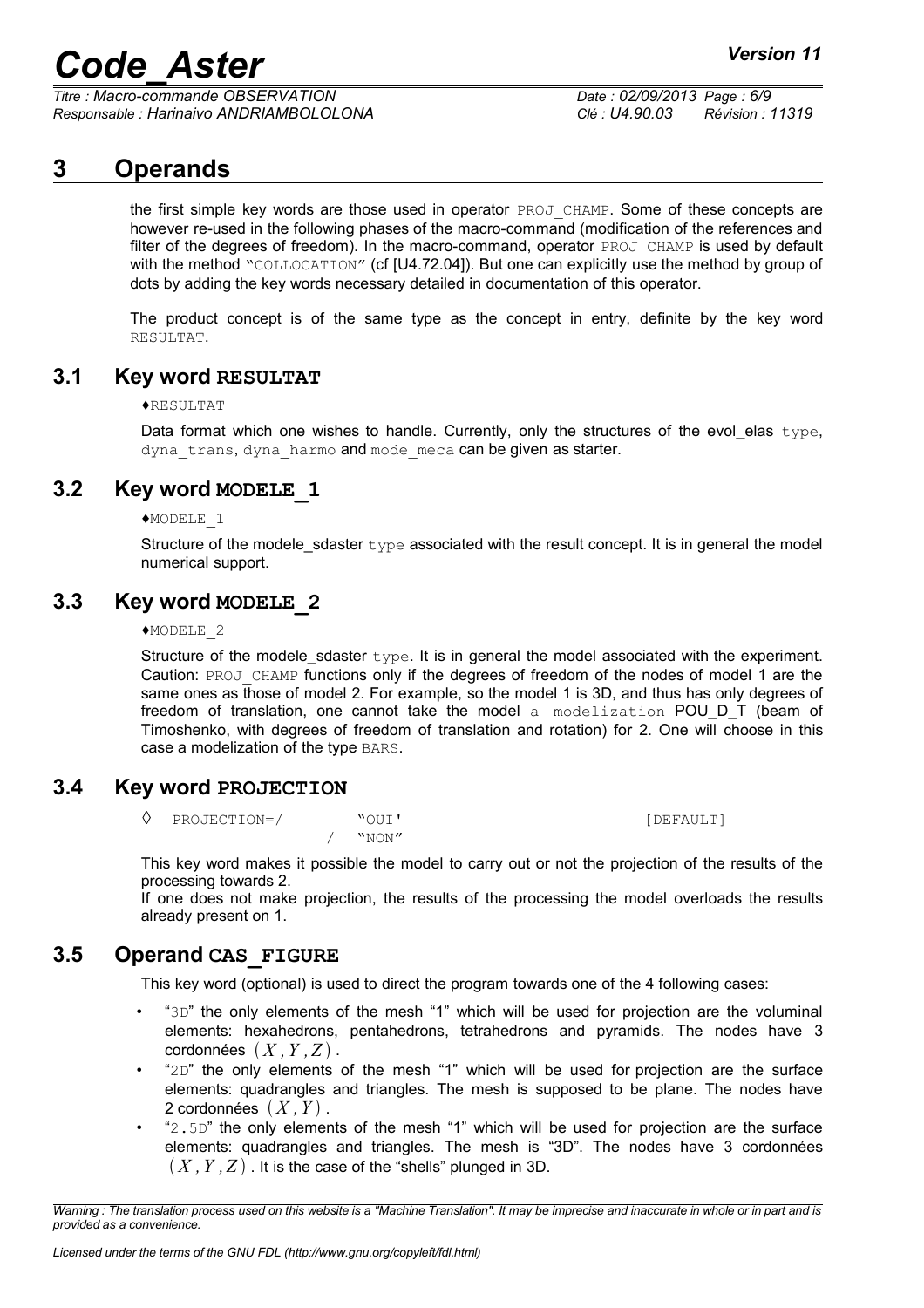*Titre : Macro-commande OBSERVATION Date : 02/09/2013 Page : 7/9 Responsable : Harinaivo ANDRIAMBOLOLONA Clé : U4.90.03 Révision : 11319*

• "1.5D" the only elements of the mesh "1" which will be used for projection are the linear elements: segments. The mesh can be 2D or 3D. The nodes have 2 or 3 cordonnées  $(X, Y, Z)$ .

#### **3.6 Key word VIS\_A\_VIS**

<span id="page-6-7"></span>One will be able to refer to  $[U4.72.04]$  (documentation of operator  $PROJCHAMP$ ), for the use of this optional key word, who allows to explicitly declare the restrains between entities of model 1 and model 2 for projection.

#### **3.7 Operand TYPE\_CHAM = "NOEU"**

<span id="page-6-6"></span>This key word is used to force the fields projected to be fields "with the nodes". This key word is systematically used (for example) by the command MACR LIGN COUPE because one cannot the model create fields by elements on "fictitious" of beam created by this macro-command of visualization.

#### **3.8 Selection of the names of the fields**

<span id="page-6-5"></span>the key word NOM CHAM = 1 noch makes it possible to choose which are the fields of the SD RESULTAT which one wants to project. This key word is compulsory. One can also project the fields by elements "ELNO" and "ELEM" (but not "ELGA").

#### **3.9 Operands MATR\_RIGI**, **MATR\_MASS**

<span id="page-6-4"></span>These 2 keys key make it possible to associate (for a data structure of type "mode") their  $\text{matr}$  asse with produced data structure. They also make it possible to go back to the classification of the degrees of freedom. They are necessary if one wishes to use result of the command in later computations (commands REST\_GENE\_PHYS, PROJ\_BASE, MAC\_MODES,…).

#### **3.10 Selection of the sequence numbers**

<span id="page-6-3"></span><span id="page-6-2"></span>Confer [U4.71.00].

#### **3.11 Operand MODI\_REPERE**

 $\Diamond$  MODI REPERE = F (

Factor key word allowing to define a local coordinate system for the entities (nodes or meshes) of model 2 selected.

#### **3.11.1 Key words TYPE\_CHAM/NOM\_CMP**

<span id="page-6-1"></span>operator MODI\_REPERE must know the components to be transformed. One in general uses in entry a field of displacement, this is why entries "VECT 3D" and ("DX", "DY", "DZ") are proposed by default. But if one wishes, for example, process the case of a strain field (measured using the gauges), one will write TYP\_CHAM = "TENS\_3D" and NOM\_CMP=  $("EXX", "EYY"...)$ 

#### **3.11.2 Key keys REPERE/VECT\_X/VECT\_Y/ANGL\_NAUT/ORIGINE/AXE\_Z**

<span id="page-6-0"></span>•LOCATES = "UTILISATEUR"

the user can define itself the local coordinate system associated with a node by the data with the three nautical angles. One will find a definition of the nautical angles in [U4.42.01-I1], U4 documentation of AFFE\_CARA\_ELEM, paragraph 10.4.

*Warning : The translation process used on this website is a "Machine Translation". It may be imprecise and inaccurate in whole or in part and is provided as a convenience.*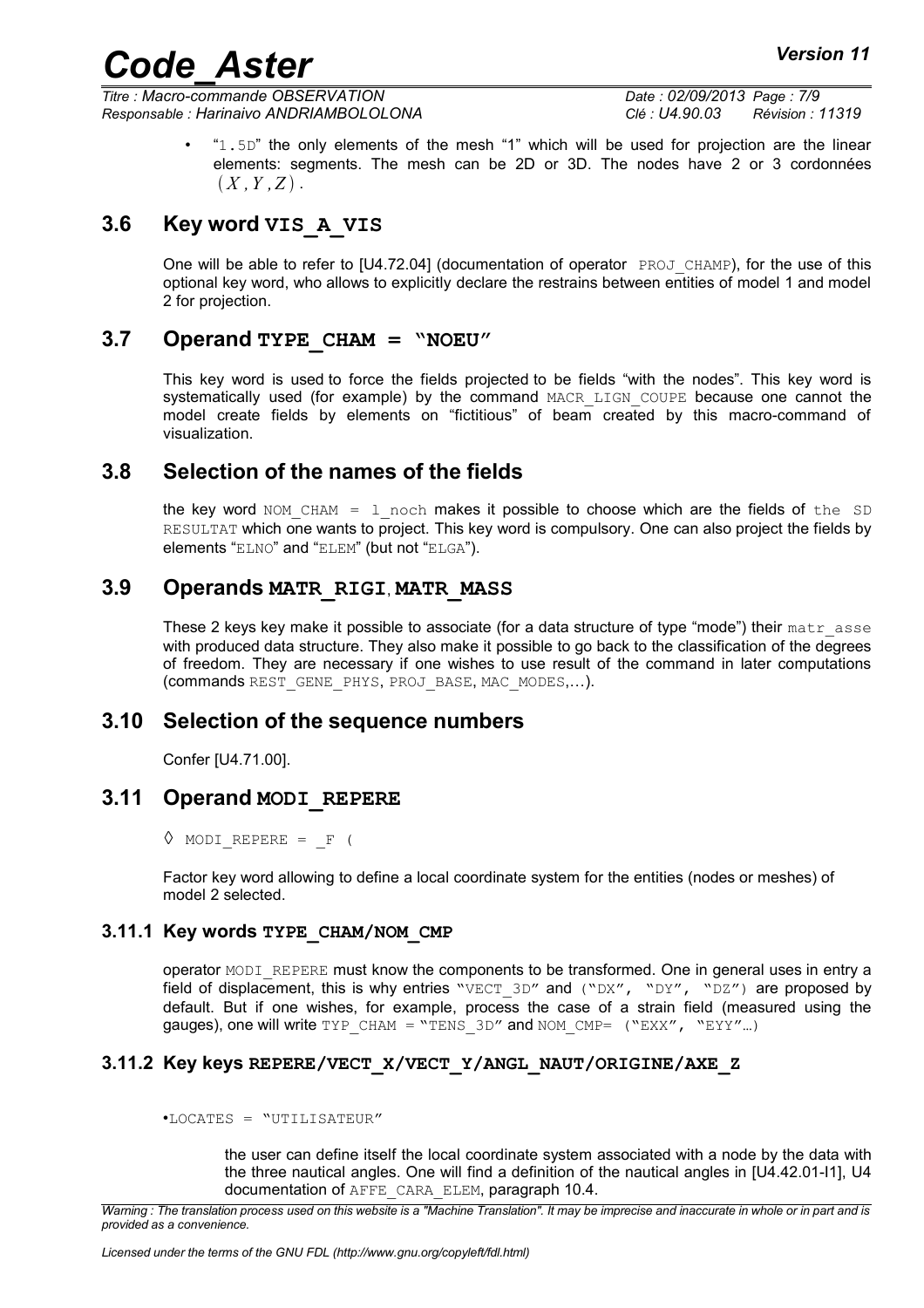•LOCATE = "CYLINDRIQUE"

to define a cylindrical coordinate system, one must give the origin (key word ORIGINE) and the direction of the vertical axis (key word  $AXE_Z$ ).

```
•LOCATE = "NORMAL"
```
the axes of the local coordinate system are noted *X1 ,Y1 , Z1* . In general, the sensors, for a measurement, have the axis *Z1* according to the norm with the wall of this structure. This option makes it possible to calculate a reference associated with this norm:

- •computation of the field of normal vectors to model 1 (most precise); these vectors will be the axes *Z1* of the local coordinate system,
- •projection of this field on the entities of model 2 selected,
- •given explicit of the second vector of the reference; if it is wished that the vector *Y1* be the same vector as Y in the total reference, one writes  $VETY = (0.0, 0.0)$ 1.0, 0.0)
- •One thus needs two equations to compute: the local coordinate system: one of them is given by the normal vector, the other is given by the key word  $VECT X$  or  $VECT Y$ , according to whether the additional condition carries on the vector *X1* or *Y1* of the local coordinate system.

•LOCATE = "DIR\_JAUGE"

the user can define the local coordinate system associated with the strain gauge by informing VECT  $X$  ou/et VECT  $Y$ . These two vectors correspond to the first two basic vectors of the local coordinate system.

#### **3.12 Operand FILTRE**

<span id="page-7-4"></span> $\Diamond$  FILTRE = F (

describing Key word, for all the entities (nodes, meshes, nodes groups,…) degrees of freedom to be preserved.

#### **3.12.1 Key word DDL\_ACTIF**

<span id="page-7-3"></span> $\Diamond$  DDL ACTIF = liste ddl

<span id="page-7-2"></span>List of the degrees of freedom to be preserved for result.

#### **3.12.2 Key words NOEUD/GROUP\_NO/MAILLE/GROUP\_MA**

Each filter of degree of freedom corresponds to a topological entity to choose (by default, all the structure is selected).

#### **3.12.3 Key word NOM\_CHAM**

<span id="page-7-1"></span>♦ NOM\_CHAM = noch

Symbolic name of the field to be filtered. This key word is compulsory. It amongst other things makes it possible to differentiate the component  $DX$  from the field of displacement of the component DX of the velocity field.

#### <span id="page-7-0"></span>**3.13 Operand EPSI\_MOYENNE**

*Warning : The translation process used on this website is a "Machine Translation". It may be imprecise and inaccurate in whole or in part and is provided as a convenience.*